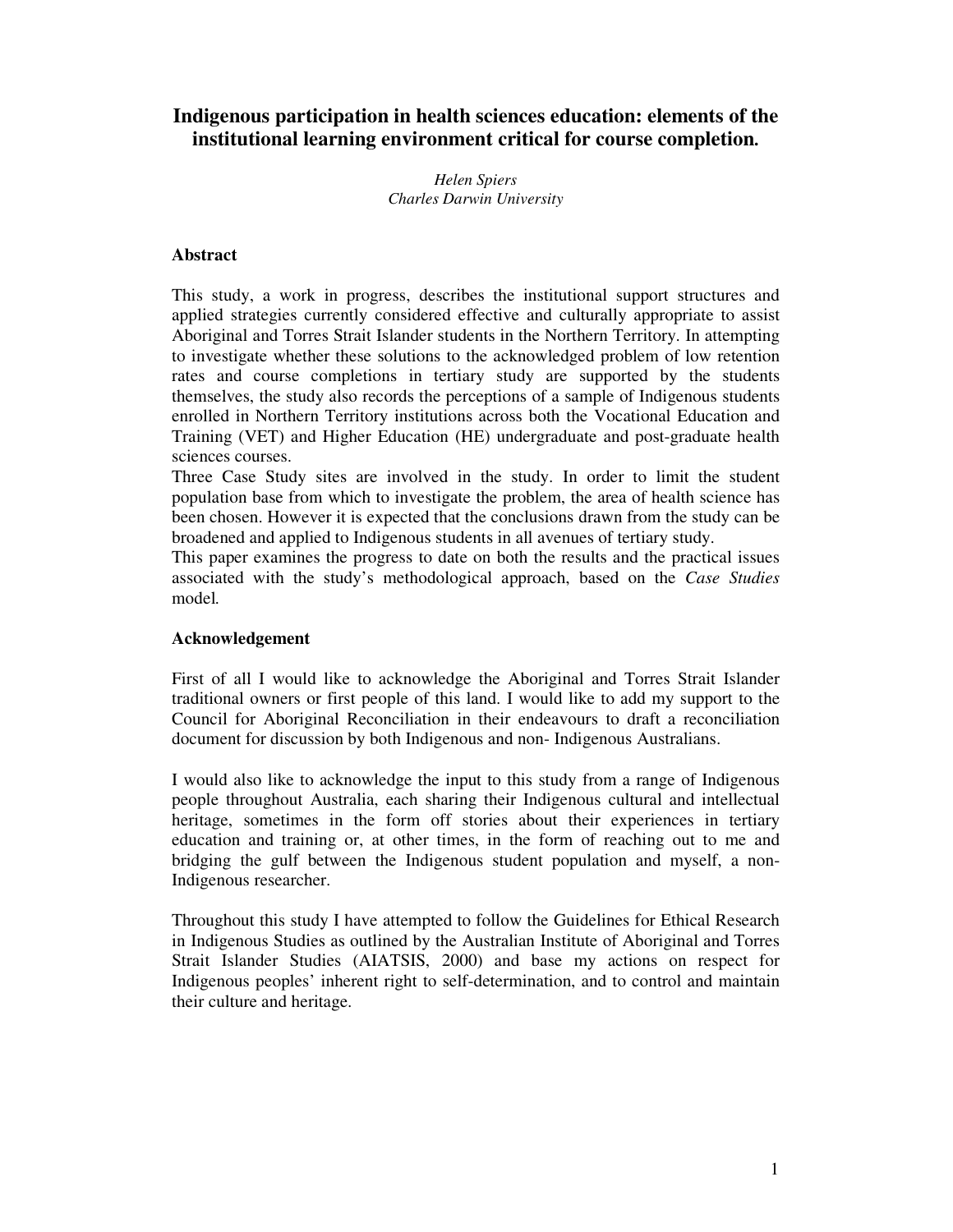*"self-determination involves developing a national training strategy …finding ways to keep Aboriginal students at school longer, encouraging vocational training after school, and devising strategies for redressing drop-out rates at TAFE Colleges and universities…Better education will have spin-offs in higher levels of employment, better housing and better nutrition…essential to primary health"*. Lowitja O'Donoghue: Keynote address to the 3-4th Biennial Australian Rural and Remote Health Scientific Conference, *Cultures in Caring,* 1998.

## **Introduction**

In this paper I am contributing to the understanding of what Margaret Weir (2001), one of the first Indigenous Australians to do a full-time university course and the first Indigenous PhD graduate from the University of New England, refers to as the "double workload" all Indigenous students face when they get involved in tertiary education. Margaret went on to say, "It is important that lecturers and administration staff realise these things". Further research into areas, amongst others, of Indigenous success rates and their perceptions of what constitutes success, were recommended. (Weir, 2000).

In line with current research directions, this paper focuses on the issue of effective institutional support for Indigenous students in Australia's tertiary educational system. Effective support here is considered in terms of the extent to which the Indigenous students consider the strategies essential for their continued involvement or success in the course. It is an area of national concern, as evidenced by a most recent NCVER action research publication 'Improving Indigenous completion rates in mainstream TAFE' (Balatti, Gargano, Goldman, Wood & Woodlock, 2004). One of its key messages is:

Institute practices have not generally kept pace with the increasing number of Indigenous students in mainstream programs. If mainstream is to continue for Indigenous students, practices need to be examined.

The paper begins by presenting evidence from the past and shows that the history of Indigenous tertiary education in Australia lacks any concerted institutional effort until fairly recently and confirms what is widely acknowledged:

(that) The demands upon students who come from one culture and receive their educational needs from another culture and language has proven to be a very difficult and onerous position (Wakerman, 2002, p.1).

It then continues with an overview of the research design of the study this paper draws on and, because the phenomenographic methodology focuses on the Voices of the Indigenous participants, the findings to date are confirmed by the students themselves. The paper concludes with a close look at a few, but not all, of the issues raised to date.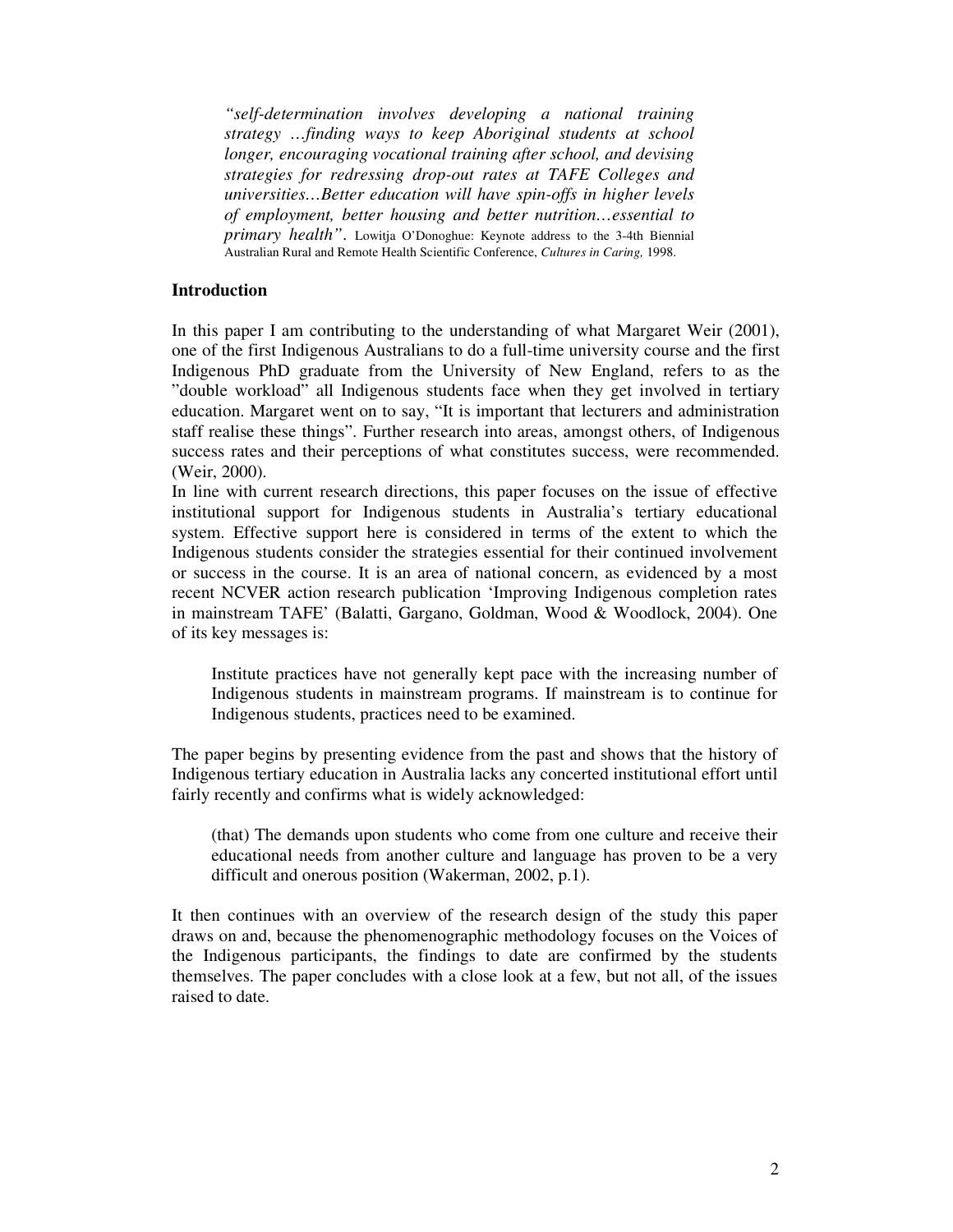## **Historical Context**

#### *Higher Education*

In tertiary institutions across Australia today, priority is given to ensuring student retention rates improve and remain at a high level to secure institutional long-term viability. By the mid-1990's, even though institutions were beginning to show an interest in the issue, Eleanor Ramsay etal (1996) showed that the equity groups which reported the highest levels of concern, regarding their university experience, still tended to be the Indigenous students despite a number of specialist support resources being provided for this group of students by that time. Ramsay etal (1996) recommended further research be conducted into the use made of the afore-mentioned specialist support resources by Indigenous tertiary students and the perceived degree of satisfaction with these resources.

It is widely acknowledged that Indigenous people in Australia endured many generations of discriminatory segregated, inferior and culturally-adapted' education until well after World War II (Lane 1998).

The solution tried was that of assimilation. By the 1930's the Government policies of assimilation had forced Aborigines and Torres Strait Islanders, for reasons of equity and self-determination, to recognise the need to access mainstream education on an equitable basis with other Australians (Arnold, 1995). The 1967 referendum, which constituted the beginning of a national acknowledgment of Indigenous rights, gave the Commonwealth Government the authority to develop educational programs for Australia's Indigenous peoples, and student assistance programs began in 1968 (Arnold, 1995).

In 1972 the Australian Labor Party, under the leadership of the Hon. Gough Whitlam, introduced the Self Determination policy for Aborigines, and established the department of Aboriginal Affairs (DAA) which led to the implementation of programs in education, health, legal aid medical care and housing following consultation with Aboriginal people. According to Professor Ann Bin Sallik, this period marked the evolution of Aboriginal Higher Education in Australia.

However, despite the first Aboriginal graduates appearing in the 1950s and 60s, and the proportion of Aboriginal and Torres Strait Islander students starting university in 1993 reaching parity for the first time with the population share, the issues of Indigenous participation and success continued to remain a problem for tertiary institutions (Arnold, 1995). In October 1984 the Miller report (1985, p.3) documented the low level of indigenous education and employment and made recommendations for changes to Aboriginal education and training. The report was historic in that it made the connection between education and employment. It provided evidence that improvement in education and training levels could overcome racism, geographic isolation and cultural difference and produce equal employment outcomes.

The Australian Government's White Paper was released in early September 1991 and its subsequent supplements gave clear indication to the Australian community that redressing educational disadvantage for a number of targeted groups was to be encouraged and supported by funding. However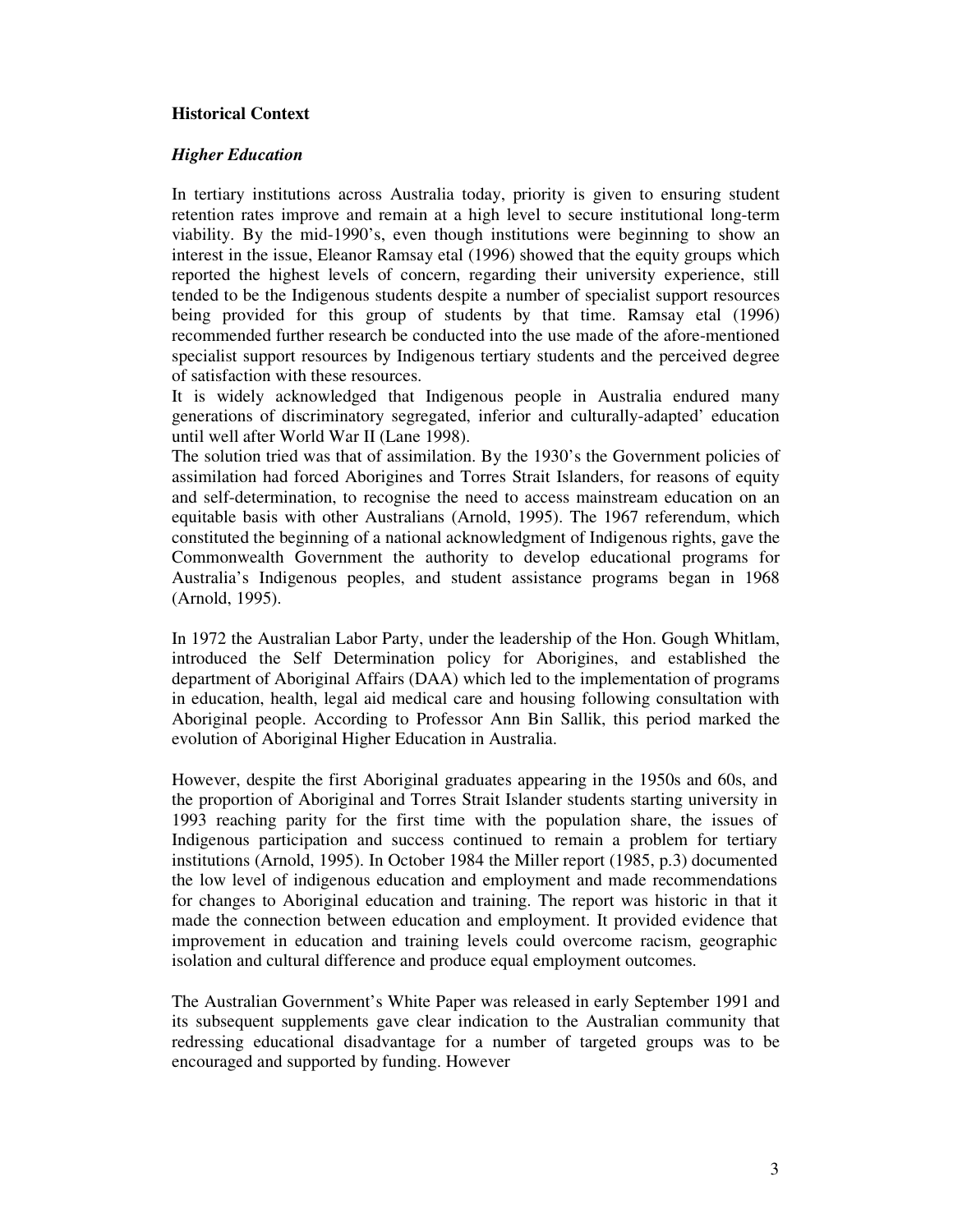endeavours to increase access and participation would need to be creative, bold, and take account of sociological, historical and educational characteristics previously ignored by the mainstream education movement. (Cobbin et al, 1992, p.77).

Deanne Minniecon (2001) concluded in her paper "Thoughts at the beginning of a Career in Indigenous Health" that if universities are serious about increasing the number of Indigenous people undertaking postgraduate studies (in research), then they need to consider:

- The different world view of Indigenous people and the associated learning styles
- Providing study information which is able to be understood
- Employing more qualified Indigenous people as mentors and support for Indigenous students

# *Vocational Education and Training*

With respect to VET in Australia, the last ten years in particular have seen a large increase in Indigenous participation especially in mainstream programs indicating that the Aboriginal and Torres Strait Islander education-related policies of the decade have had some success. This increasingly significant clientele has demanded changes to the way that training organisations work at the grassroots level in terms of delivery, support, management and administration (Balatti & Goldman, 2003).

However the rate of completions of those enrolments continues to be of concern.

In 2001, Indigenous VET students numbered 58046 – nearly double the 1995 figure, and accounting for 3% of all VET students (Balatti et al, 2004). Recent figures released by NCVER (2004) indicate that 3.4% of all VET students in 2003 were Indigenous.

This appeared to indicate strong and equitable participation in VET, given that Indigenous people made up 2.8% of the total population aged 15–29 years in June 2000. Although Indigenous people accounted for only 1.9% of the Australian working-age population (15–64 years) at this time, the younger age profile of the Indigenous population (resulting from shorter life expectancy and higher fertility rates) meant that a proportionally higher VET participation rate could be expected (given that nearly half of all VET students were aged under 30 years in 2000).

However, relative to their fellow university students, completion rates for Indigenous student in VET are still lower. One key measure of academic success is award course completion. There is a noticeable lack of substantive increase in the proportion of Indigenous completions and in Indigenous progress rates between 1991 and 2000 indicating that there is a considerable need to improve the academic outcomes of Indigenous people.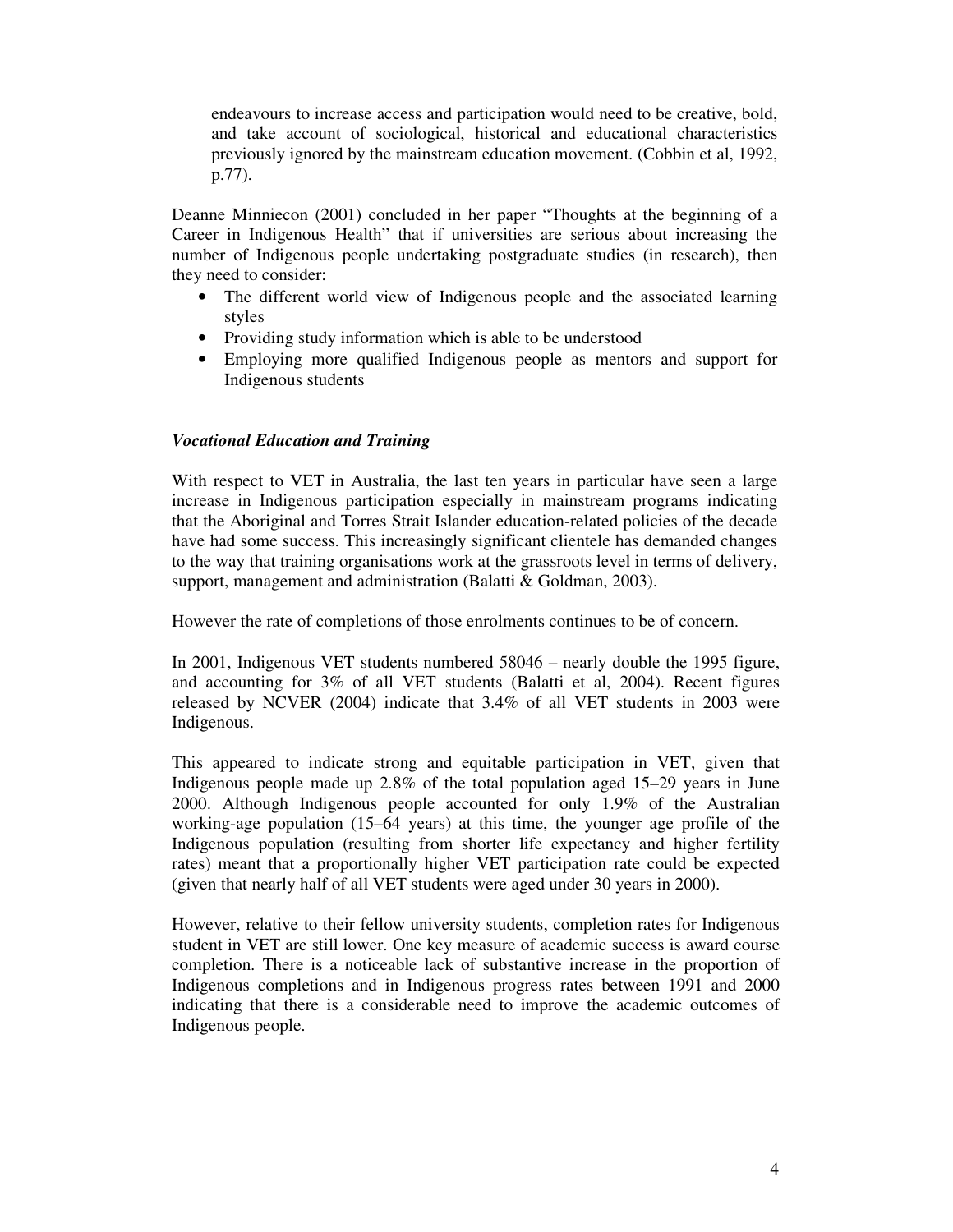#### *Summary*

In summary, despite significant improvements in participation over the last decade, tertiary statistical data indicates that performance against goals of equity of access and participation for Indigenous students still need to be improved. Proportions of commencing students (at  $1.5\%$ ) and all Indigenous students (1.2%) remain lower than the proportion of Indigenous people in the Australian community of a comparable age (that is, 2.5% when adjusted for the age distribution of Indigenous people). The proportion of Indigenous students at degree level and higher (72.9%) is significantly lower than the proportion at this level for domestic students (96.5%)

At the Australian Indigenous Education Conference in Fremantle in April 2000, Sally Farrington etal (2000) suggested that much of the previous research already conducted into the issues of access, progression and retention of Indigenous students in higher education had been quantitative research aimed at establishing baseline data and statistics (ibid, p.2) It was now time for research to be conducted that identified the "possible reasons for these statistics":

There is a need to conduct research which can reveal the reality and complexity of the students' experience of tertiary study(ibid, p.2).

Farrington confirms the urgent need for such research as expressed in the final report of the 1995 National Review of Education for Aboriginal and Torres Strait Island Peoples, where it was recommended that

"much more research is needed on participation, and…it must be qualitative research…capable of identifying what actually fosters continuing engagement in education by indigenous people" (DEET, 1995).

The study associated with this paper focuses on this recommendation.

# **The Research Design**

The study examined current and historical tertiary institutional practices in the field of Indigenous student support in Australia and recorded the perceptions of Indigenous students in both Vocational Education and Training (VET) and Higher Education (HE) undergraduate and post-graduate health sciences courses across three Case Study sites about the elements of the institutional learning environment critical to their successful completion/ongoing progress in their course. Recent studies have predominantly been quantitative research aimed at establishing baseline data and statistics (Farrington, 2000) but the focus of this study, as recommended by Farrington (2000), was to conduct research which would reveal the reality and complexity of the students' experience (ibid, p.2)

In order to contain the parameters of the study, an area of higher education and/or vocational education and training had to be selected which was likely to contain an adequate number of Indigenous enrolments. The Health Science area of study was selected in conjunction with advice received from the Centre for Remote Health, Alice Springs.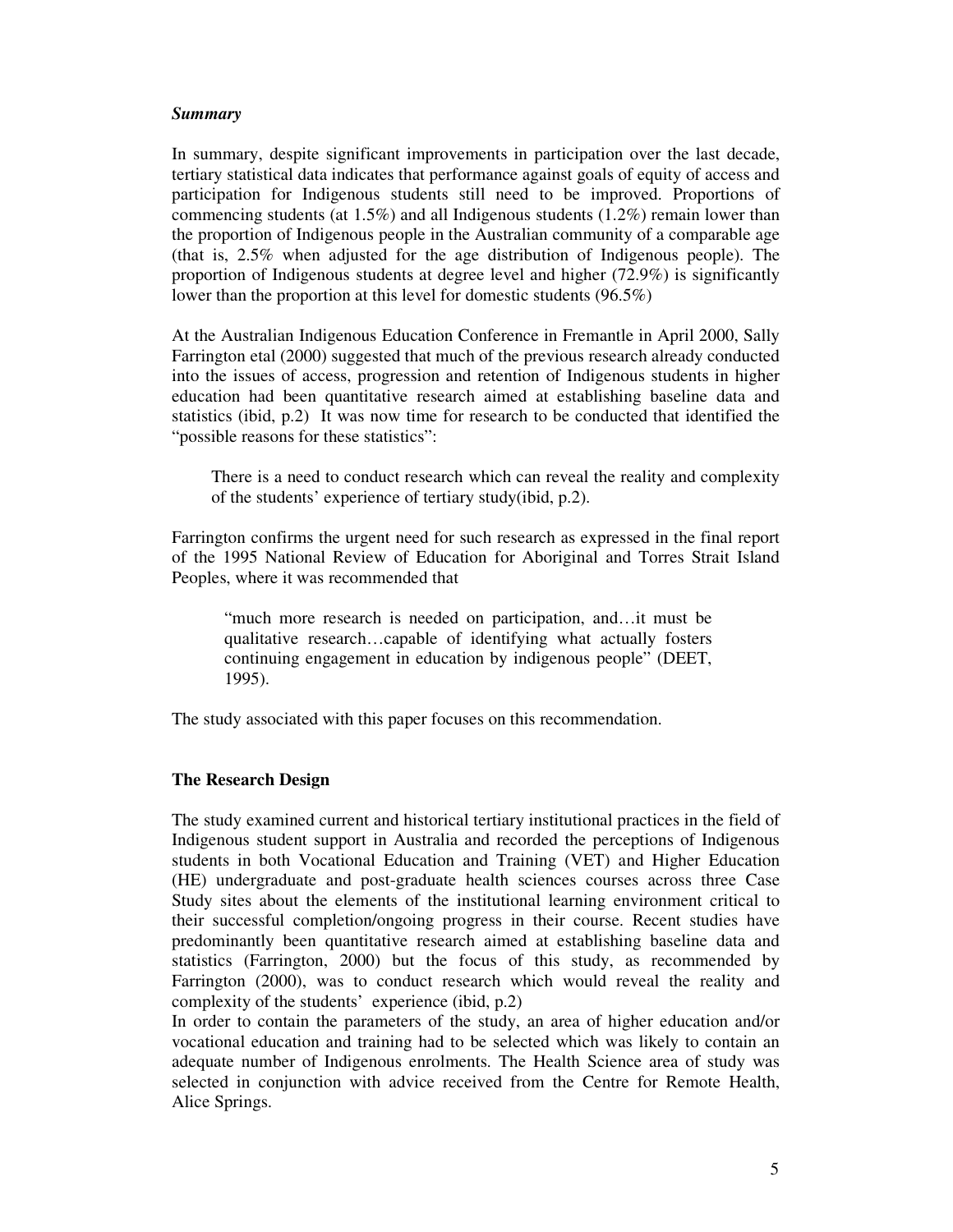This study starts with the student. The advent of phenomenographic methodology to study students'approaches to learning (Marton, 1981) has given rise to an important shift in perspective where student experience is the research context. In preparing the research design for this study, it was considered important to involve 'interviewing' or engaging in dialogue with Indigenous health-science students concerning their experiences. Central to this study was the process of capturing the voices of these students (Smyth, Hattam, Cannon, Edwards, Wilson and Wurst, 2000) and analysing for their interpretation of their own individual institutional experiences.

The initial phase of the study included a literature review which was followed by a series of convergent interviews and survey sampling and Case Study. One of the strengths of the Case Study approach is that it allows the researcher to use a variety of sources, a variety of types of data and a variety of research methods as part of the investigation. It not only allows it but *invites* and encourages the researcher to do so. (Descombe, 1998). Case Studies tend to be 'holistic' rather than deal with 'isolated factors' (p. 31). This is the real value of a Case Study approach – it offers the opportunity to explain *why* certain outcomes might happen more than just find out what those outcomes are. As Yin (2003) states, the case study is a "naturally occurring phenomenon. It is not a situation that is artificially generated…(it) already exists".

As a qualitative study it focuses on a number of Indigenous students across three Case Study sites, all of whom are surveyed, some of whom agree to participate in a followup interview. These students are studied in depth for factors influencing behaviour and outcomes during the learning experience. As confirmed by Farrington, 2000,

Rather than focusing on inputs and outputs, qualitative research strives to describe the middle step, the "environment", with a particular focus on students' experiences of that middle step (p.4)

In line with the recommendations from Lincoln & Guba (1985) (cited in Farrington, 2000) procedures were followed to ensure that the 'trustworthiness' of the study was secured by the provision of an audit trail of all notes and materials collected from the data collection and analysis.

### **Findings to Date/What do the Voices say?**

Research into institutional practices is obviously complex. The multi-faceted research methodology used in this study was necessary to create the most complete picture possible. From the initial discussions with students to the focus-question-type interview to the follow up focus group sessions and sometimes telephone interviews, the Voices provided information that corroborated that which came before in the literature but also provided further clarification of the information and new insights.

Data gained from the initial discussions and focus groups confirmed that the immense demands on student time, from both their personal and academic lives, requires the university system to be both flexible and more easily accessible. Institutions are grappling with the challenge of establishing managerial, administrative and teaching structures and practices that are responsive to the changing demographics (Balatti et al, 2004, p.22)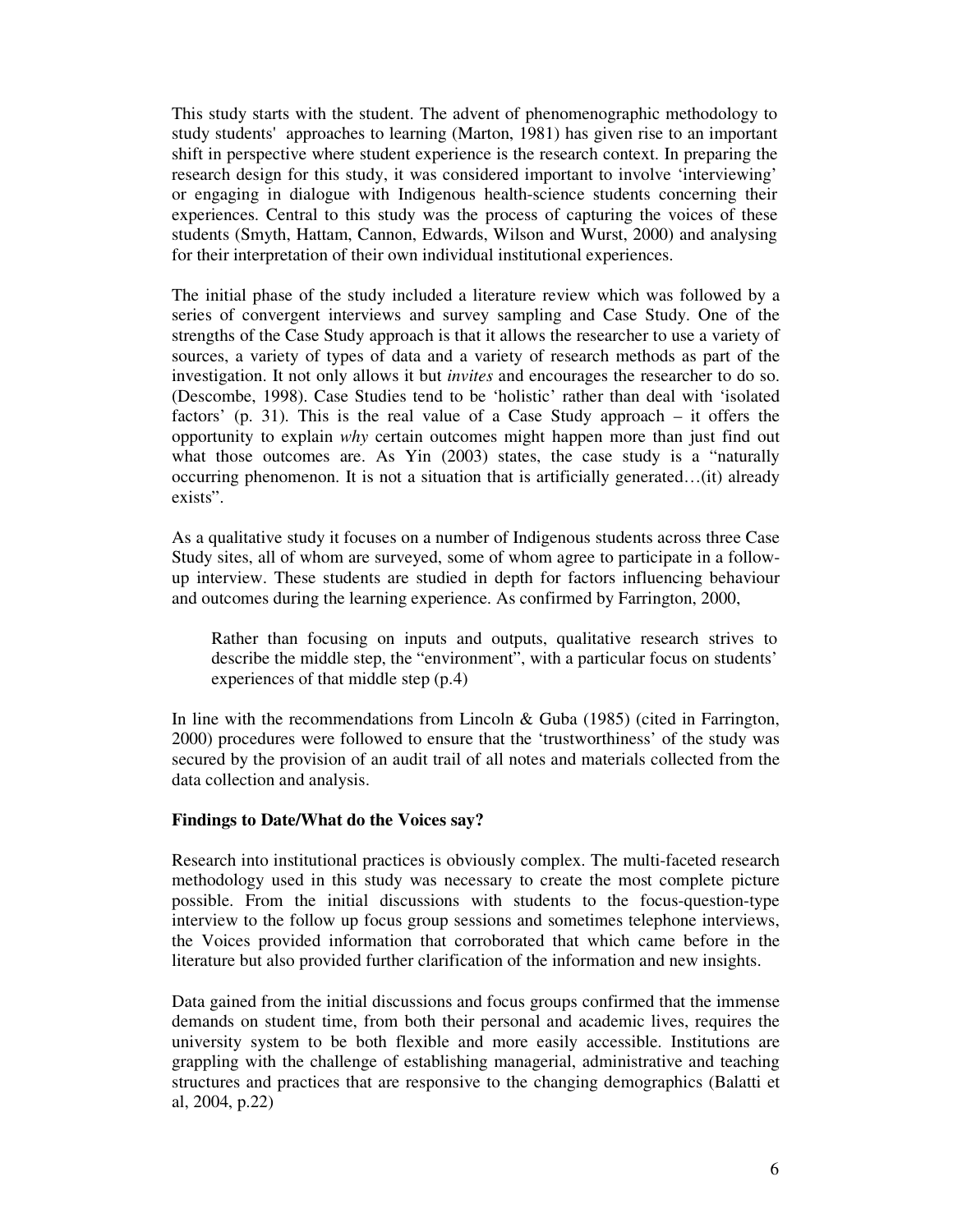Two tiers of results are reported in the findings. The first summarises the outcomes of the study related to the institutional context that, in the view of the participants, would impact on their continued participation in tertiary education and hence on their success. The second focuses on the personal challenges and associated use of relevant strategies for continued engagement with the institution.

## *Institutional context*

Institutional support strategies in place for Indigenous students across Australia follow a fairly predictable format. Following the survey of institutions for their formal documentation concerning support strategies for Indigenous students, an impression was quickly gained that there was a similarity across Australia of solutions to the issue and that not one institution could recall actively canvassing students before instituting across-campus strategies – admittedly an Indigenous person was usually a member of a committee involved in such decision-making, but the Western society tendency of seeking a single solution, even if it is multi-faceted, to a problem was quite evident.

Predominantly institutions fell into two camps – they either had a *separatist* approach, which involved establishing a separate centre on campus for Indigenous students to feel welcome and receive support, or an *assimilist* approach, which involved an institution-wide approach where all staff and faculties were expected to follow set guidelines re support. However, both approaches predominantly involved the same set of support strategies covering both professional and personal assistance: the list is lengthy – Abstudy, Aboriginal Tutorial Assistance Support, Indigenous academics, networking newsletter, mentoring, scholarships, counselling, numeracy and literacy improvement strategies, professional development of staff in Indigenous cultural matters, alternative entry schemes, reduced load options, block mode study practices, transition to study programs, campus centres and designated study centres/rooms.

However, we know that issues confronting Indigenous students appear not to relate to access to courses but to their effective involvement in, and successful completion of, their courses.

As expected, there are matters of general institutional quality to which the students have drawn attention. These include student dissatisfaction with administrative procedures, the quality of student support from the majority of academic staff, particularly feedback and communication regularity, across-faculty differences in one institution with regards to Indigenous support and the almost non-existent support for external students.

Most students interviewed were aware of several support strategies available at their institution but no students could list all of these. Most indicated that they had found out about the support available from other people and not from written/published materials. All indicated that they had experienced difficulties since starting their course and these ranged from academic (39%), personal/family problems (34%) and administrative (23%). A few indicated other (4%).

The extent to which they utilised any of the support strategies available is yet to be fully analysed but it would seem, from the analysis to date, as one would expect, that usage outcome greatly influenced further usage of support. For example, if a student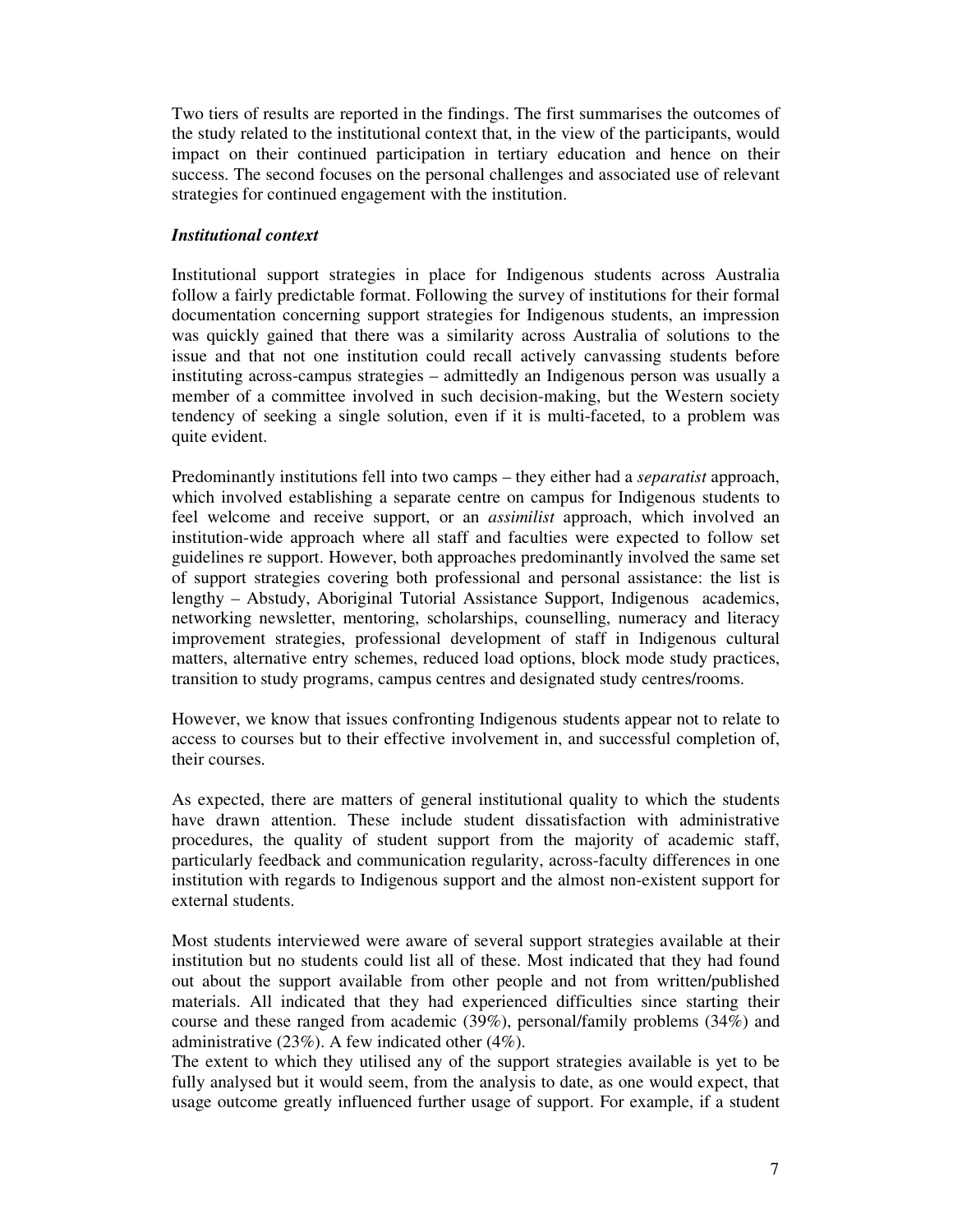found access to the support difficult, such as gaining access to the Indigenous Learning Space (area set up for Indigenous students yet key to room held by staff member not always available) then they were likely to be negative towards all forms of support, even though they wanted to use it. Similarly, with one of the other institutions in the case study, regional lecturers, based on communities, managed the community institutional learning space for Indigenous students and if they had to travel, it meant that the students did not have access to the learning space whilst he/she was absent from the community. This positive action in the establishment of a learning space produced negative responses from the students as their access was limited and not predictable.

In many ways, the institutional context provides the key to understanding the personal context in which the Indigenous student finds themselves. How the two world views work together for a successful outcome is the issue. It is important to this study that the institutional context provides clues to assist our understanding of the underlying learning processes in operation, in this case, situated learning. Educational theories of learning and cognition have, in recent times, been moving to situative theories where interactions with the world are viewed as not only producing meanings about the social world but also as producing identities (Lave, 1993; Lemke, 1997; Walkerdine, 1997; Wenger, 1998; Barab & Duffy, 1998). Through the Voices of the study participants, this study informs this field of education research.

The three case study sites involved two institutions that were predominantly Western in practice and non-Indigenous in person and a third institution designated an Indigenous tertiary educational facility where the majority of staff and students were Indigenous. All three institutions offered a mixture of Higher Education and VET programs of study. The differing, significant results related to student perception or attitude towards the institution they attended, that is, the rating of an institution according to such standard issues as cultural sensitivity, curriculum inclusivity, level or quality of support, standard of feedback and quality or reliability of staff. Positive experiences emerged between the Indigenous student and the predominantly Indigenous institution or a faculty which was particularly culturally sensitive to Indigenous students within the other institutions, as one would expect. However that does not mean the institution or faculties were without fault – in fact, the designated Indigenous institution had several negative administrative and academic issues about which the students were very vocal. Yet they continued to speak highly of the methodology associated with that institution. On assessment it appears to relate to the underlying way of identifying the teaching methodology adopted by the institution where the institution is based on the building of relationships and the promotion of ongoing communication between staff and students and between students and students.

This proactive institutional commitment to the ties that we call society and community, the links which define how we see ourselves and how we act towards each other, is viewed by the study participants as "experiencing what a truly civil society could offer: an affirmation of self that comes from working with others in a group, the collective exploration of new ideas and reworking of old ones" (Cox, 2001, p.5). Trust leads to co-operation. Trust is essential for our social wellbeing. Without trusting the goodwill of others we retreat into bureaucracy, rules and demands for more law and order (Cox, 2001, p.9).Trust is based on positive experiences with other people and it grows in use. Such experiences and outcomes are synonymous with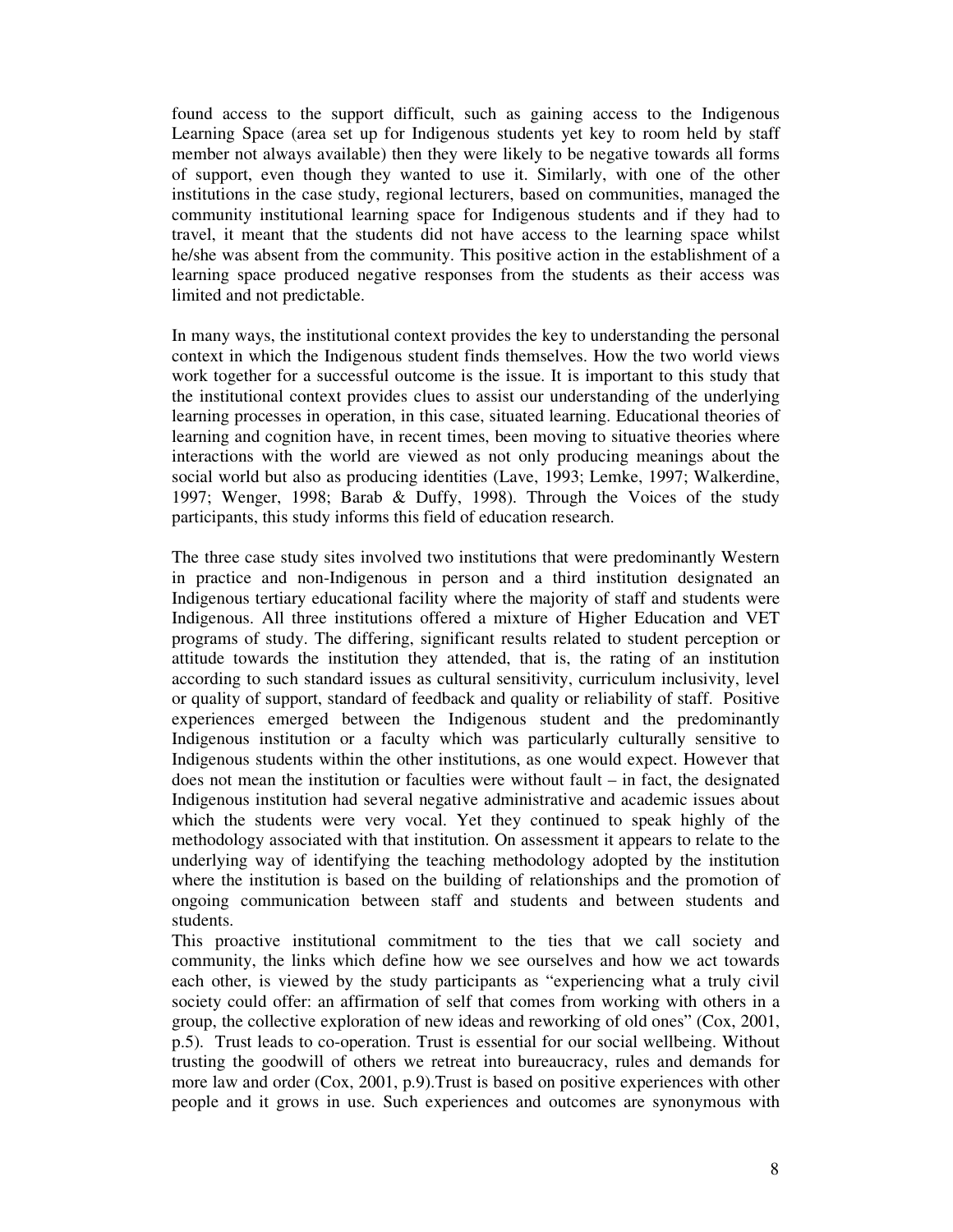student experiences at the case study site that is an Indigenous tertiary institution. With common cultural background and shared positive experiences within a small group environment, all persons within having a common goal, trust is the result and students feel a common bond, a collective achievement in studying:

*Collectively we achieve You get the feeling you can do it It is a community in itself*

Indigenous communities build a store of trust and goodwill as part of their social capital – a collective term for the ties that bind them  $(Cox, 2001, p1)$ . An accumulation of social capital enhances our quality of life and provides the base for the development of human and financial capital. With an adequate level of social capital we can enjoy the benefits of a truly civil society.

Trust is also a prerequisite for healthy risk-taking (Cox, 2001, p.11). The confidence to suggest new ideas, to offer proposals outside the current line of thinking requires a level of social trust. This was observed by the researcher in the Indigenous Tertiary Institutional case study site. Encouragement by the lecturers and enrolling staff, small group class work, a well-placed environment and commonality of culture meant that the students had developed a supportive group for their study blocks and were open to sharing and debating. One male student, an urban Indigenous person from Darwin, was quick to summarise how the group worked. He believed that it was based on

*Encouragement. It keeps you going. It's only a small word but big in life.*

Sticking your neck out requires a level of social trust. The proponents must feel they are taken seriously and that there's an openness to good ideas (Cox, 2001, p.11).

Croninger & Lee (2001) comment that teachers are an important source of social capital for students. These teacher-based forms of social capital reduce the probability of 'dropping out' by nearly half:

*I did my Health Worker training in \_\_\_. Lots of certificates. A teacher there said that I could go on with my studies. She suggested X because they were an Indigenous institution. I chose to come from the Torres Strait into another state to study because she believed I could do it.*

In summary then, experiences considered positive and strategies considered essential for continued participation were predominantly drawn from an institutional or faculty culture where Indigenous identity was encouraged and Indigenous practices assimilated into the overall institutional practices. Acknowledgement that Indigenous society is based on the building of social capital and that the strengthening of these ties results in success for the student clears the pathway for ongoing negotiating of successful usage of offered strategies. However, the students defined their success in terms of being able to adequately build relationships or social capital within the confines of the institutional practices. Where this was noticeably absent in an institution, then the Indigenous community ties, where the building of social capital is the norm and the foundation stone for the sharing of Indigenous cultural knowledge,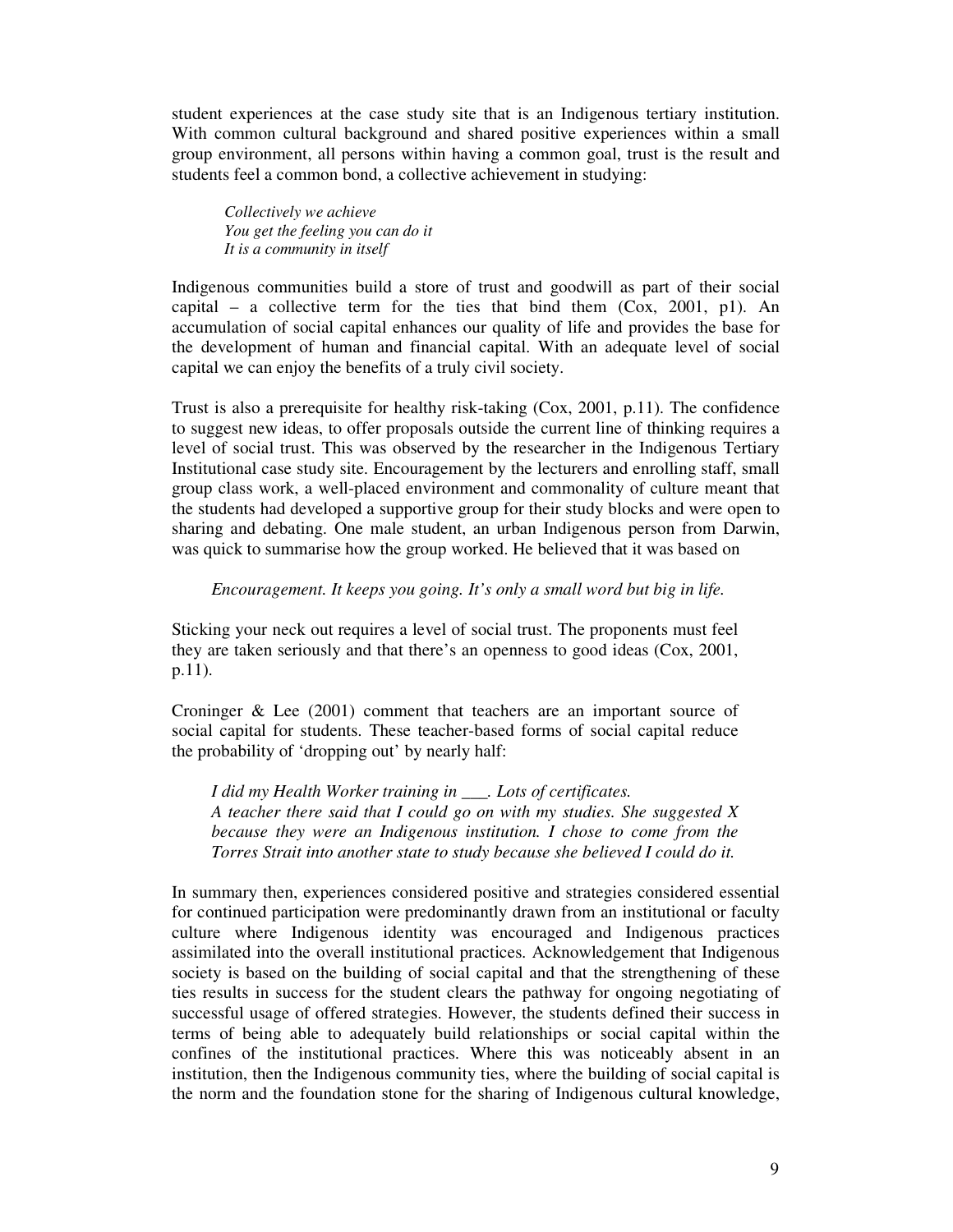form the support network for the student. Students interviewed were quite vocal about this.

# *Personal Context*

Students were asked for the reason behind their attendance at the institution. Their answers confirmed ideas hypothesised by Schwab (1996) that Indigenous students appear *not only* to be driven by the need to catch up on skills and confidence needed in their career aspirations but also to be driven to minimise cultural costs and acquire cultural capital of value in their own communities i.e. they tend to do courses 'for their people' in fields such as education and health. In the Northern Territory specifically, this has cultural value 'at home'. These qualifications align with perceptions of need in local communities and provides a form of cultural capital which is valued in those communities. Responses from students included:

- *\* To improve my life chances as well as employment prospects*
- *\* To upgrade my skills as a health worker*
- *\* To be able to discuss things with nurses on an even footing*
- *\* Get the bit of paper*
- *\* To improve Aboriginal health*
- *\* Give back to the community*
- *\* Be a role model for my kids and the community*
- *\* Better job prospects, better wages*
- *\* To help my people and the community*
- *\* To improve my knowledge, for family reason and general info for my work*

Awareness of the complex nature of the cultural context of those choices is vital for designing effective tertiary courses (Schwab, 1996) and effective support for Indigenous students. However this is not the whole story.

# *Enrolment – the initial hurdle*

Indigenous students also have to learn to cope with a multitude of tertiary processes and protocols once they are enrolled. Students in the study were negative concerning the enrolment process at two out of the three institutions in the study:

There are mixed stories. The majority of students interviewed expressed an opinion concerning the enrolment process:

For some, all went well:

*Things went really smoothly. Forms came and I had to supply my previous qualifications. Because I had Certificates 1,2,3,& 4 then I got into the course straight away.*

Other students felt intimidated having to deal with perfect strangers:

*I didn't know anybody. I had difficulty explaining myself to them, about my situation.*

However they all have in common the belief that it is a very isolating process. At two of the three case study sites, no Indigenous staff were 'at the coalface' for enquiring students. Against their cultural inclinations, the Indigenous student has to approach, either in person or by telephone, a complete stranger and *tell their story*. The process involves talking to a lot of people who are not indigenous, who are not even associated with the course you want to do. As one Indigenous Support academic admitted, it can be the month of May in the academic year before an Indigenous Support Lecturer finds out who, and where, the newly-enrolled Indigenous students are in the institution.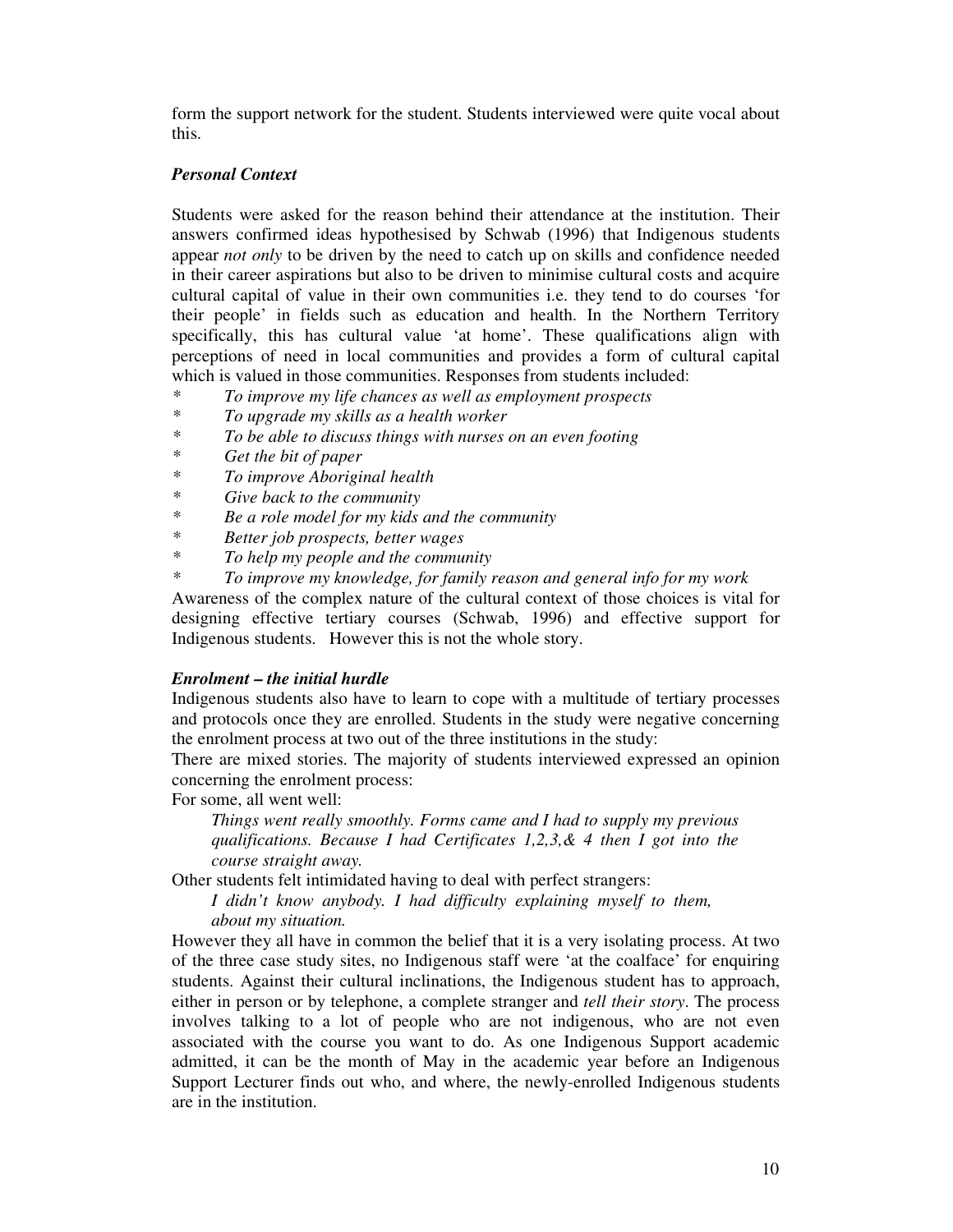One student relates how she felt going through the elongated enrolment process: *I would have withdrawn myself out of this institution to find another institution*

Another student, an external 26 year old male in the second year of a degree, felt much removed from the process of enrolment. He felt no engagement with the institution at all. In fact, he still feels quite removed from the institution after almost two years in the course.

*I had no contact with the teachers and the Aboriginal Support workers. I just filled in forms and sent them off and then my materials eventually arrived. It wasn't until after several weeks that a package arrived to tell me that there were in fact Aboriginal Support staff there to help me. Even then they didn't contact me. I waited but they didn't. What was I supposed to do? I didn't know.*

An even more serious comment was made by a 41 year old female student, now in her third year of a degree course. When asked about any difficulties she may have experienced since starting the course, she replied that when she first enrolled, the enrolment officer recommended that she go straight to a specific faculty for an Enabling program. Not understanding what an enabling course was, she attended that course, only to realise that she was not an 'enabling' student. She *had worked* (in the public service) *for many years* and had held quite responsible positions. However, all of her training had been inhouse. She had entered tertiary studies on the recommendation of her work supervisor, achieving Mature Age Entry to the degree. She believed that she did not have any way of showing that she was capable of a higher level of study. She did not have the personal self-confidence to argue against the system. However, personally, she now felt quite insulted and believed that she had *wasted twelve months*.

Motivation, the will to succeed, seems to have very little to do *initially* with the support strategies in place institutionally as the students, in some instances, have had to go through so much just to get to the point where they may meet up with an Indigenous Support Lecturer or a friendly, helpful staff member. As an example of these hurdles, one female student, living on a remote island community, had her enrolment form returned in the mail three times before her enrolment was finalised. Each time had the potential to dampen her enthusiasm. Another student, from a remote Queensland community and who moved to Darwin for the duration of her study, attended an orientation session prior to commencing her course and upon entering the auditorium for the first time saw 120 students there and recalls: *I was the only black face!* What motivates these students to stay? This learned behavioural response would appear to fall under the banner of an Informal Learning Dimension – how did these students get the skills to use to get them through the barriers? It often comes out in interviews as surviving through sheer guts and determination. It seems to have very little to do with the support strategies in place institutionally as the students, in some instances, have had to go through so much just to get to the point where they may meet up with an Indigenous Support Lecturer or a friendly, helpful staff member who informs them of support strategies available. Could institutions better support these informal networks? These are the hidden dimensions of student learning that we rarely acknowledge in our institutions. We don't mention them.

# *Access to support – the ongoing hurdle*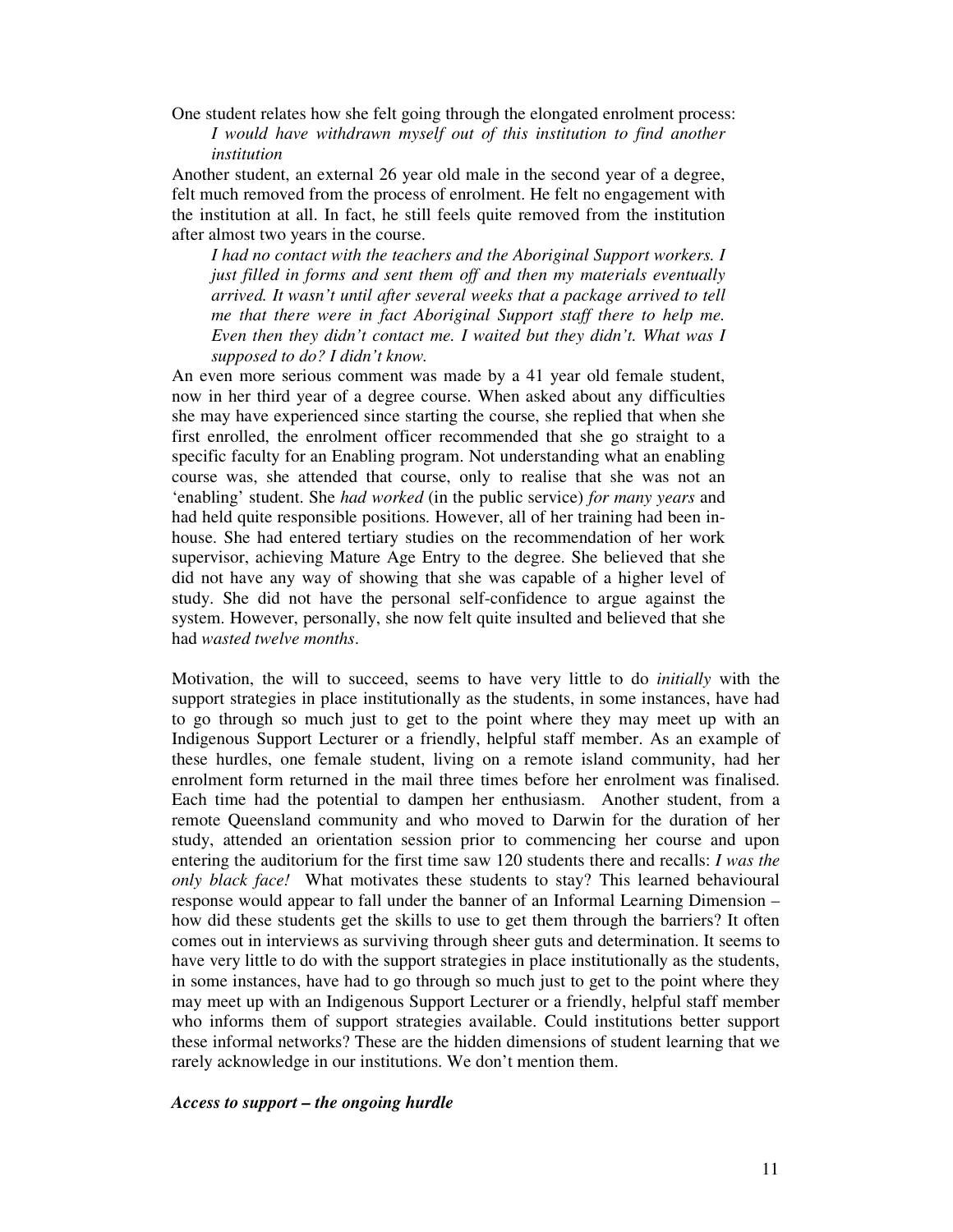A multi-tiered model of Indigenous Student Support was generated by the results of the study. Student networks, access to Indigenous cultural community support (Indigenous social capital) and a strong commitment to succeed seem to be the ingredients required to succeed on the first level of personal support. However, complementing the outcomes from a wealth of studies and framed by Tinto's theory of academic departure, institutional support in the form of vocationally focussed curriculum, culturally inclusive curriculum, small classes and personal approach with a strong institutional commitment to building relationships between staff and Indigenous students was well supported in the results of the study. This informs, but is not limited to, the second level of personal support.

# **Implications**

Indigenous students have a "double workload"(Weir, 2001). There are immense demands on their time. The system of support in tertiary institutions must be both flexible and easily accessible but based on the foundation stone that Indigenous identity is to be encouraged and Indigenous practices assimilated into the overall institutional practices - acknowledgement that Indigenous society is based on the building of social capital and that the strengthening of these ties results in success for the student. Participants in the study clearly defined their success in terms of being able to adequately build relationships or social capital within the confines of the institutional practices.

Difficulties in the early years of a course is the norm. Most students initially appeared to have tried to get assistance in their problem-solving from the institution itself. However, where the result was considered unsatisfactory, then they turned to a betterknown, more familiar form of support, the Indigenous community itself, where the building of social capital is the cultural foundation stone. The level of attachment to place, its perceived value through the eyes of the student, impacts strongly on learning (Falk & Balatti, 2004)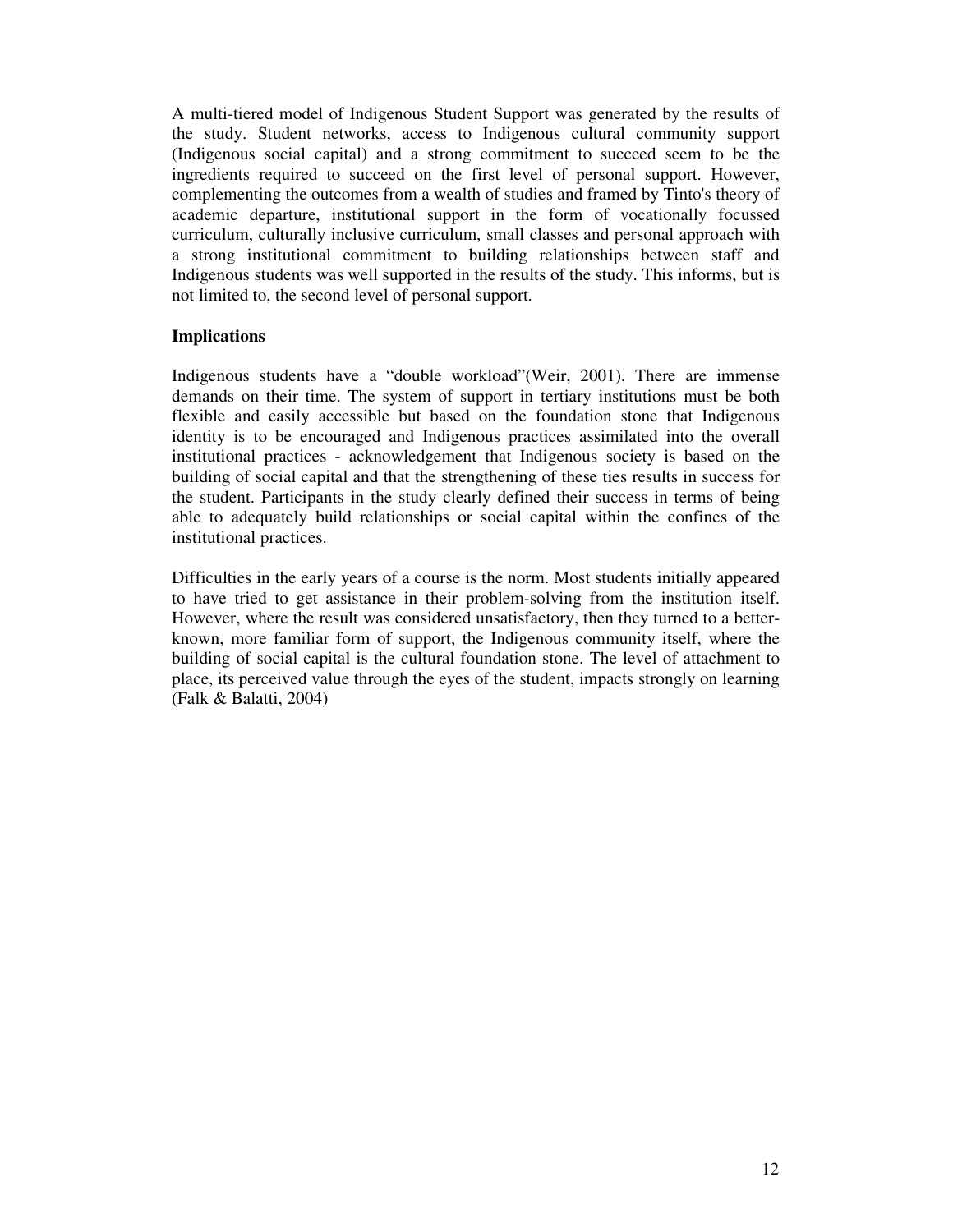However, the multi-tiered model of Indigenous Student Support generated by the results of this study, noted one significant personal development in their responses the drawing of my attention to an Informal Motivating Dimension that permeates through the student responses: defined as students surviving through sheer guts and determination. It seems to have nothing to do with the support strategies in place institutionally, as the students sometimes have had to go through so much just to attend their course or get to the point where they may meet up with an Indigenous Support Lecturer. It has much to do with the community of practice associated with Indigenous culture. The existence of a whole area of community support, strong social, cultural capital that we rarely acknowledge in our institutions. We don't actively seek them out nor support them. We rarely acknowledge people's traumas, socializations, crises – they do have an effect on people if they can get through them: *(I'm) Stronger for the experience*. Nor do we actively acknowledge this additional dimension of support in the community 'outside' the institutions. However, it does have a strong role to play in reducing the attrition rates at our institutions in Australia. It comes under the banner of Informal Learning – how did these students get these social, cultural, informal skills to use to get through the barriers. Could *institutions* better support these informal networks?

One male student, when asked what motivated him, said:

*Power. Important to get an education so can be involved in the decision-making. "Skies the limit" I believe that! Saw there was a bigger need here than in Qld so moved to NT. I've got an inner determination to get there. The greater the negatives against me, the stronger I am. I want to provide better for my children. Not bring kids up the same as I was. Create trust with them. So they say: "Dad's reliable, if he can be, I can be". Provide a good role model for them. Think for yourself, be an example, show others how to problem-solve.*

# **Conclusion**

This paper only begins to explore the issue of support for Indigenous tertiary students and the strong themes that emerged from the study. The full study results show that this is an extremely complex multi-faceted issue. As a result of the interviews with participants in the study, a multi-tiered institutional model of Indigenous Student Support has been developed including the theoretical concepts that were highlighted, such as the importance of the existence of social capital surrounding the students' journey, and the many practical ways in which institutions can support those Indigenous students who arrive in their courses.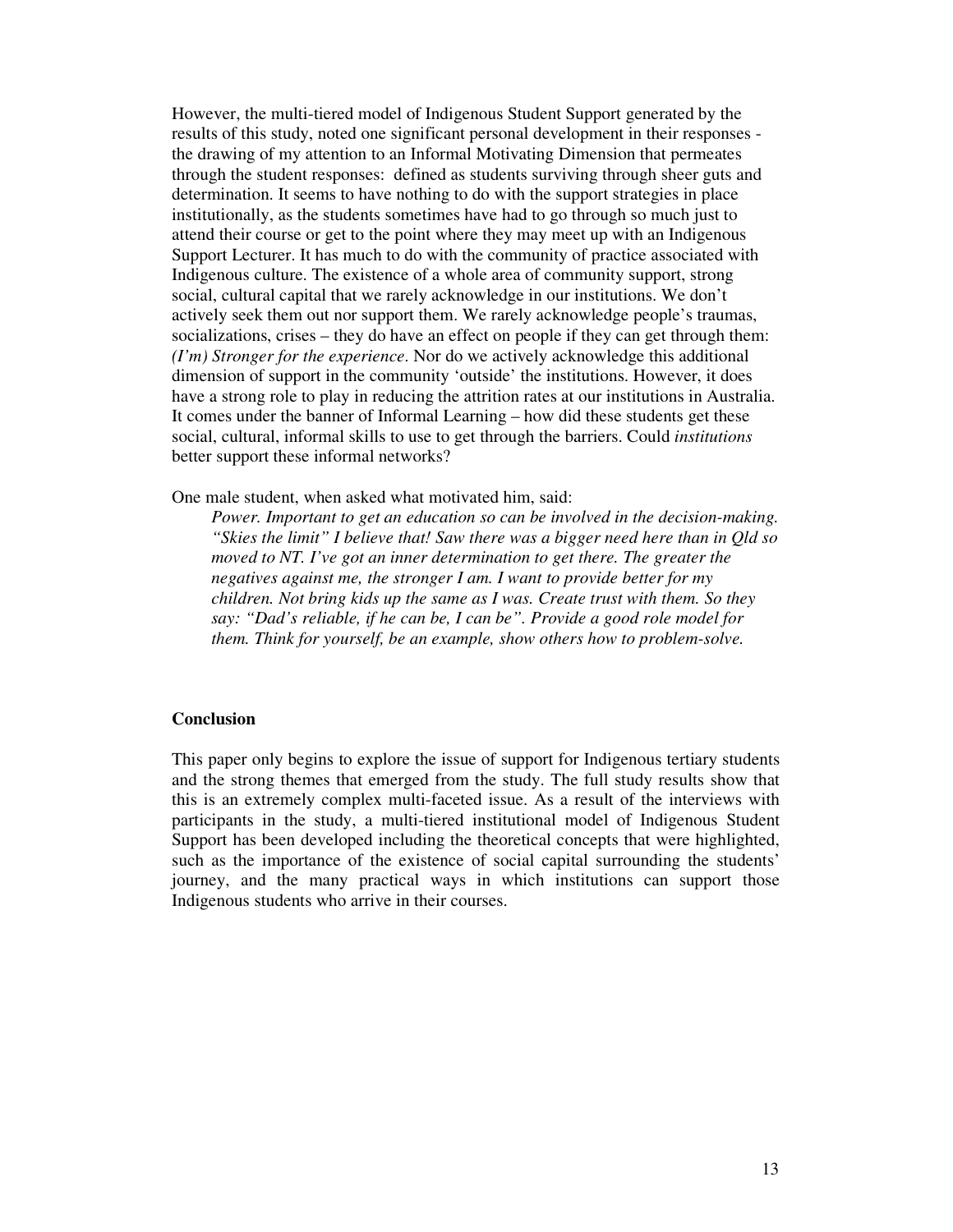#### **References**

AIATSIS. (2000). *Guidelines for ethical research in indigenous studies*.

Arnold, J. M. (1995). *Texts, trials and video tape: a study of culturally effective strategies to assist Aboriginal and Torres Strait Islander students in their university studies.* Unpublished Masters, Queensland University of Technology.

Balatti, J., & Goldman, M. (2003). *Changing organisational practices to meet the needs of Indigenous students in mainstream VET.* Paper presented at the AVETRA 2003.

Balatti, J., Gargano, L., Goldman, M., Wood, G., & Woodlock, J. (2004). *Improving Indigenous completion rates in mainstream TAFE*.

Ball, K 1998, 'Demographic factors influencing the likelihood of success in vocational education and training', in *VET research: Influencing policy and practic*e, eds J. McIntyre and M. Barrett, proceedings of the first national conference of the Australian Vocational Education and Training Research Association, Sydney, February 1998.

Barab, S., & Duffy, T. (1998). *From Practice Fields to Communities of Practice*. Centre for Research on Learning and Technology, Bloomington, IN.

Bin-Sallik, M. A. (2000). *Aboriginal Women by Degrees*: University of Qld Press.

Bunda, T. (1994). Untitled paper. Jilalan Seminar, University of Southern Qld, Toowoomba.

Cobbin, D., Barlow, A., & Dennis, J. (1992). A Longitudinal Study of the Academic Performance of Aboriginal Students at the University of Western Sydney, Nepean: 1985 -1991. *Aboriginal Studies Association Journal, 2*(1), 77-85.

Cox, E. (2001). *A Truly Civil Society; 1995 Boyer Lectures*. Sydney: ABC Books.

Croninger, R. G., & Lee, V. L. (2001). Social Capital and Dropping Out of High School: Benefits toAt-Risk Students of Teachers'Support and Guidance. *Teachers College Record, 103*(4), 548-581.

Descombe, M. (1998). *The Good Research Guide for small-scale social research projects*: Open University Press

DEET. (1989). *National Aboriginal and Torres Strait Islander Education Policy*. Canberra: AGPS.

DEET. (1995). *National Review of Education for Aboriginal and Torres Strait Islander Peoples: Final Report*. Canberra: AGPS.

Falk, I., & Balatti, J. (2004). *Identities of place: Their power and consequences for VET.* Paper presented at the Learner and practitioner: The heart of the matter, Rydges Eagle Hawk Resort, Canberra ACT 17-19 March. AVETRA.

Farrington, S., DiGregorio, K., & Page, S. (2000). *The Things That Matter: Understanding the Factors that Affect the Participation and Retention of Indigenous students in Health Sciences prorams at the University of Sydney.* Paper presented at the Australian Indigenous Education Conference, Fremantle, 3-7 April, 2000

Franklin, S., & Peat, M. (1998). *Strategies to support learning and student progression: the first year biology way.* Paper presented at the Proceedings of the Third Pacific Rim Conference -First Year in Higher Education Strategies for Success in Transition, Auckland, NZ.

Killen, R. (1994). Differences between students' and lecturers' perceptions of factors influencing students'academic success at university. *Higher Education Research and Development, 13*(2), 199-211

Lane, M. (1998). *Catching up with the speeding bullet:effective support structures for indigenous students in the era of mass higher education: a South Australian example.*